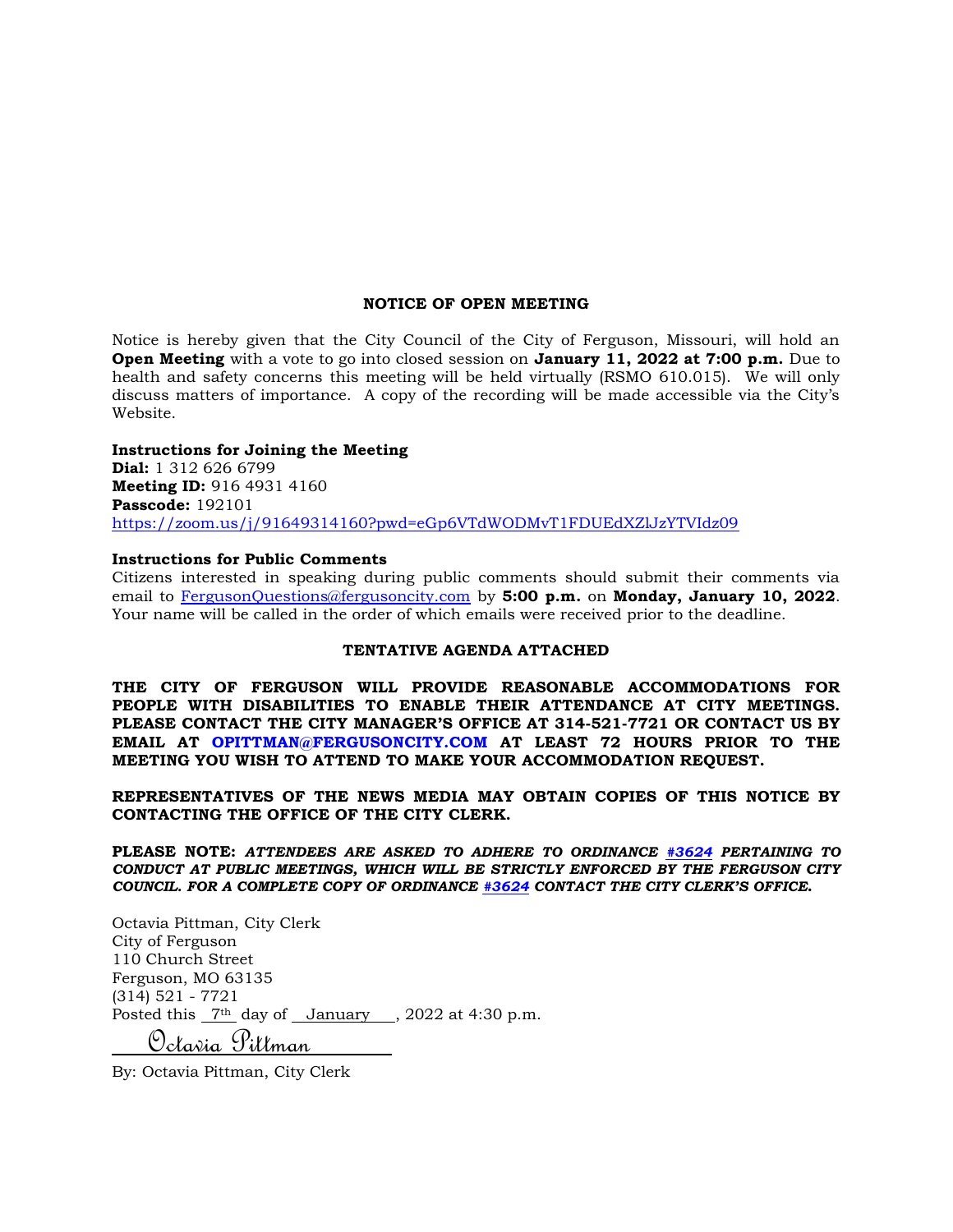# **CITY OF FERGUSON CITY COUNCIL MEETING JANUARY 11, 2022 TENTATIVE AGENDA**

# **1. OPENING CEREMONIES**

- **a.** Call To Order
- **b.** Silent Prayer
- **c.** Pledge Of Allegiance To The American Flag
- **d.** Roll Call

# **2. PUBLIC COMMENTS**

### **3. MANAGER'S REPORT**

- **a.** Community Policing Update Chief Frank McCall
- **b.** COVID-19 Update Chief John Hampton

# **4. SPECIAL PRESENTATION**

# **5. PUBLIC HEARING**

# **6. CONSENT AGENDA**

# **a. CITY COUNCIL MEETING MINUTES**

**i.** Regular Meeting Minutes: [December 14, 2021](https://www.fergusoncity.com/DocumentCenter/View/5483/Council-Meeting-Minutes-121421)

# **b. BOARD/COMMISSION MEETING MINUTES**

**i.** CRB: [September 13, 2021;](https://www.fergusoncity.com/DocumentCenter/View/5484/FCRB-Open-Meeting-Minutes-09132021) [October 4, 2021;](https://www.fergusoncity.com/DocumentCenter/View/5485/FCRB-Open-Meeting-Minutes-10042021) [November 1, 2021](https://www.fergusoncity.com/DocumentCenter/View/5486/FCRB-Open-Meeting-Minutes-11012021)

# **c. APPOINTMENTS**

**d. REQUESTS**

### **e. PROCLAMATIONS**

- **i.** [School Choice Week](https://www.fergusoncity.com/DocumentCenter/View/5487/PROC---2021-School-Choice-Week)
- **ii.** [2022 Greater North County Chamber of Commerce Board Chair](https://www.fergusoncity.com/DocumentCenter/View/5488/PROC---2022-no-co-chamber-board-chair---lathan)

# **7. RESOLUTIONS**

- **a. [Resolution No. 2022-01](https://www.fergusoncity.com/DocumentCenter/View/5498/Resolution-No-2022-01-New-Concept-retaining-walls)** A Resolution Authorizing The City Manager To Execute A Contract Between The City Of Ferguson And New Concept Construction To Repair The Retaining Walls At 820 Hutton Place And January Avenue
- **b. [Resolution No. 2022-02](https://www.fergusoncity.com/DocumentCenter/View/5499/Resolution-No-2022-02-New-Concept-repair-n-clay)** A Resolution Authorizing The City Manager To Enter Into An Agreement With New Concept Construction For Road Repairs On North Clay Avenue

### **8. BILLS REQUIRING FIRST READING**

### **9. BILLS REQUIRING SECOND READING**

### **10.UNFINISHED BUSINESS**

#### **11.NEW BUSINESS**

#### **12.MISCELLANEOUS**

### **13.CLOSED SESSION**

*Upon a motion duly made and approved by affirmative vote of a majority of a quorum of the Council, the City Council may go into closed session at any time for discussions and/or action pertaining to one or more of the reasons set forth in Section 610.021 RSMO., which*  includes, but is not limited to: (1) legal actions, causes of action or litigation and confidential or privileged communications between the